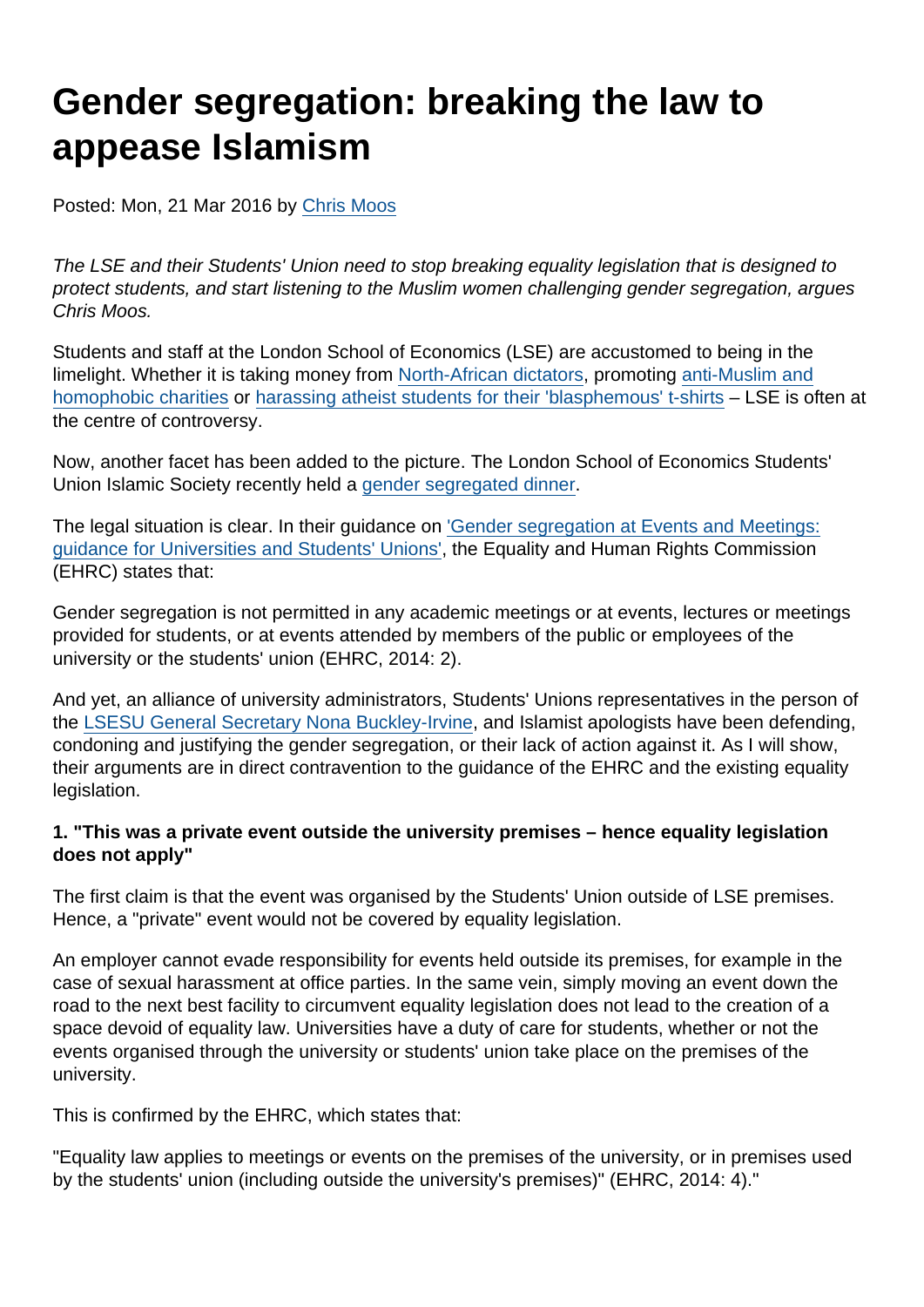Equality legislation thus applies to this event.

2. "The event was an act of worship – hence equality legislation does not apply"

Acts of worship are excluded from equality legislation. [Exemptions](http://www.huffingtonpost.co.uk/chris-moos/gender-discrimination_b_5601939.html) apply, and gender segregation is permissible in communal accommodations, toilets or changing facilities, or for the purpose of sport or welfare provision. However, as the [evidence](http://www.telegraph.co.uk/education/universityeducation/12194943/LSE-criticised-after-Islamic-Society-holds-segregated-gala-dinner.html) shows, the event was a dinner featuring guest speakers, including non-Muslim guests in the form the General Secretary of the Students' Union – not an act of worship.

Knowing this, some have now started to claim the event did include a prayer, and therefore as a whole would fall under the exemption from the equality law. The inclusion of a prayer does however not make a social event an act of worship.

The EHRC has accounted for that possibility, and states that:

"Where religious worship is followed by a guest speaker, or a meeting to which others are invited, it is recommended that information is requested [by the university] about the purpose of the meeting and about the seating arrangements (as segregation is not permissible unless an exception [see above] applies)(EHRC, 2014: 9)."

As the advertised purpose of the event was not worship, but dinner, even if it may have included a prayer, the segregation was thus not permissible.

3. "The gender segregation was voluntary – hence equality legislation does not apply"

Genuinely voluntary segregation is legal, in the same sense as people choosing freely where to sit in a public space is legal. Some have however claimed that the segregation at the event was "entirely voluntary", or that there was "no evidence" that attendees were forced to comply with segregation. This is untrue, as students have been reported to have found the segregation ["intimidating"](http://www.dailymail.co.uk/news/article-3492872/LSE-Islamic-Society-holds-segregated-event-veil-room-separate-male-female-students.html).

Whether or not this is accurate, the related claim is that those critical of the segregation would need to prove that attendees were involuntarily segregated, and that those uncomfortable with segregation would have needed to air their disapproval for it to become involuntary. This places the burden of proof on the victim of segregation, not the organiser or facilitator.

Victims of discrimination do not lose their rights when, understandably, they do not speak up. Neither is failure to air disapproval of discrimination evidence for the absence of discrimination. Equality legislation applies whether or not victims of discrimination feel comfortable to publicly speak up against a discriminatory provision or not.

Importantly, this claim also ignores that gender segregation is taking place in a religious setting where challenging alleged religious rules is depicted as "un-islamic" in order to portray noncompliant women or men as deviant or traitors to their community. Given the hypersexualised environment of some Islamic groupings, Muslim women who challenge gender segregation are [viciously abused](http://www.independent.co.uk/news/people/profiles/sara-khan-interview-the-campaigner-against-islamist-extremism-on-gender-segregation-on-campuses-a6810346.html) by Islamists, while men are smeared as [getting gratification out of sitting next to](https://www.youtube.com/watch?v=XdDkzCJa51k) [Muslim women.](https://www.youtube.com/watch?v=XdDkzCJa51k)

Thus, the burden of proof that gender segregation is entirely voluntary lies with the organiser and the university, not the victim, as the EHRC explicitly states: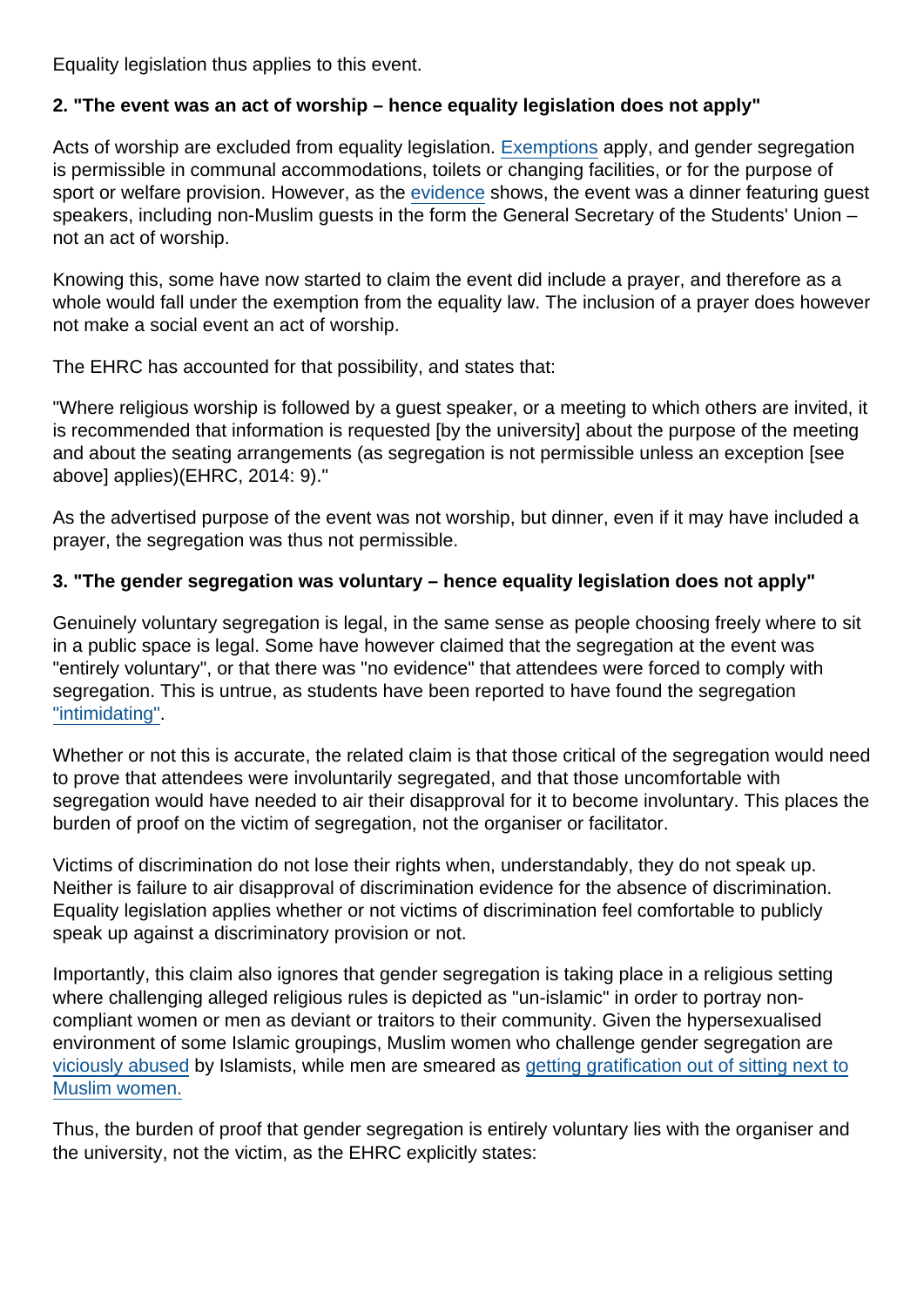"In order to protect themselves from liability in relation to a claim for discrimination, universities and students' unions would need to satisfy themselves thoroughly that any gender segregation was wholly and demonstrably voluntary, both at the booking stage and during the event, and should be mindful of the impracticability of attaining in this regard a level of certainty which would be likely to satisfy a court (EHRC, 2014: 5)."

Therefore:

"To be voluntary, all attendees would need to be at liberty freely to choose where they wished to sit without any direction, whether explicit or merely an implicit expectation (EHRC, 2014: 6)."

[Separate tickets and phone numbers for contacting the organisers for "brothers" and "sisters", and](http://www.telegraph.co.uk/education/universityeducation/12194943/LSE-criticised-after-Islamic-Society-holds-segregated-gala-dinner.html) [a seven foot screen to segregate genders](http://www.telegraph.co.uk/education/universityeducation/12194943/LSE-criticised-after-Islamic-Society-holds-segregated-gala-dinner.html) clearly demonstrate that at the very least there was some degree of direction and expectation as to the seating arrangements.

The EHRC considers this a clear case of violation of the equality laws, as:

"Segregation is not voluntary where any one individual feels that their choice is constrained due to a pressure to conform to separate seating arrangements of any form in the venue, regardless of whether they have been explicitly directed or instructed as to where they can sit (EHRC, 2014: 6)."

As neither the Students' Union nor LSE can prove that the gender segregation was entirely voluntary, without direction, instruction or expectation, this constitutes a clear violation of equality legislation.

4. "LSE did not know that the LSESU Islamic Society was gender segregating their events, so did not have the duty to prevent it from happening"

As the press statements show, LSE is trying to suggest that it had no knowledge about the gender segregation, or could not have known that gender segregation has been a regular feature of LSE events in the past.

When I was a student at LSE, I have myself [reported](https://twitter.com/ChrisMoos_/status/710110190998331396) a total of nine occasions that I had come across where the LSESU Islamic Society organised gender segregated social events, similar to the dinner of last week. In several emails to LSE Pro-Director Paul Kelly and Director Craig Calhoun between December 2014 and February 2015, I pointed out that the LSE was in clear violation of equality legislation. My concerns were dismissed, and no precautions were taken to ensure that gender segregation did not reoccur.

Yet, the guidance of the EHRC states that: "If the university only learnt of the compulsory gender segregation after the event, then it would need to take steps to ensure that it did not re-occur in the future, in order to avoid infringement of the [Equality] Act (EHRC, 2014:10)."

The fact that LSE Students' Union has condoned the discriminatory nature of this event, and that the LSE has been fully aware that gender segregation has been regularly occurring at their events aggravates this matter. Both the Students' Union and the University have not only shown disregard for the rights and welfare of their students, but also for the Equality Act 2010.

It thus does not take a lot of legal expertise to see LSE is in clear breach of equality legislation.

As [I have argued before](https://www.youtube.com/watch?v=EwVLCGO0E10), this is not a surprise. Universities around the country are breaking the law, sacrificing gender equality in order to appease the demands of increasingly extreme and sexist religious student groups. Will it take homosexuals or the non-religious to disappear behind seven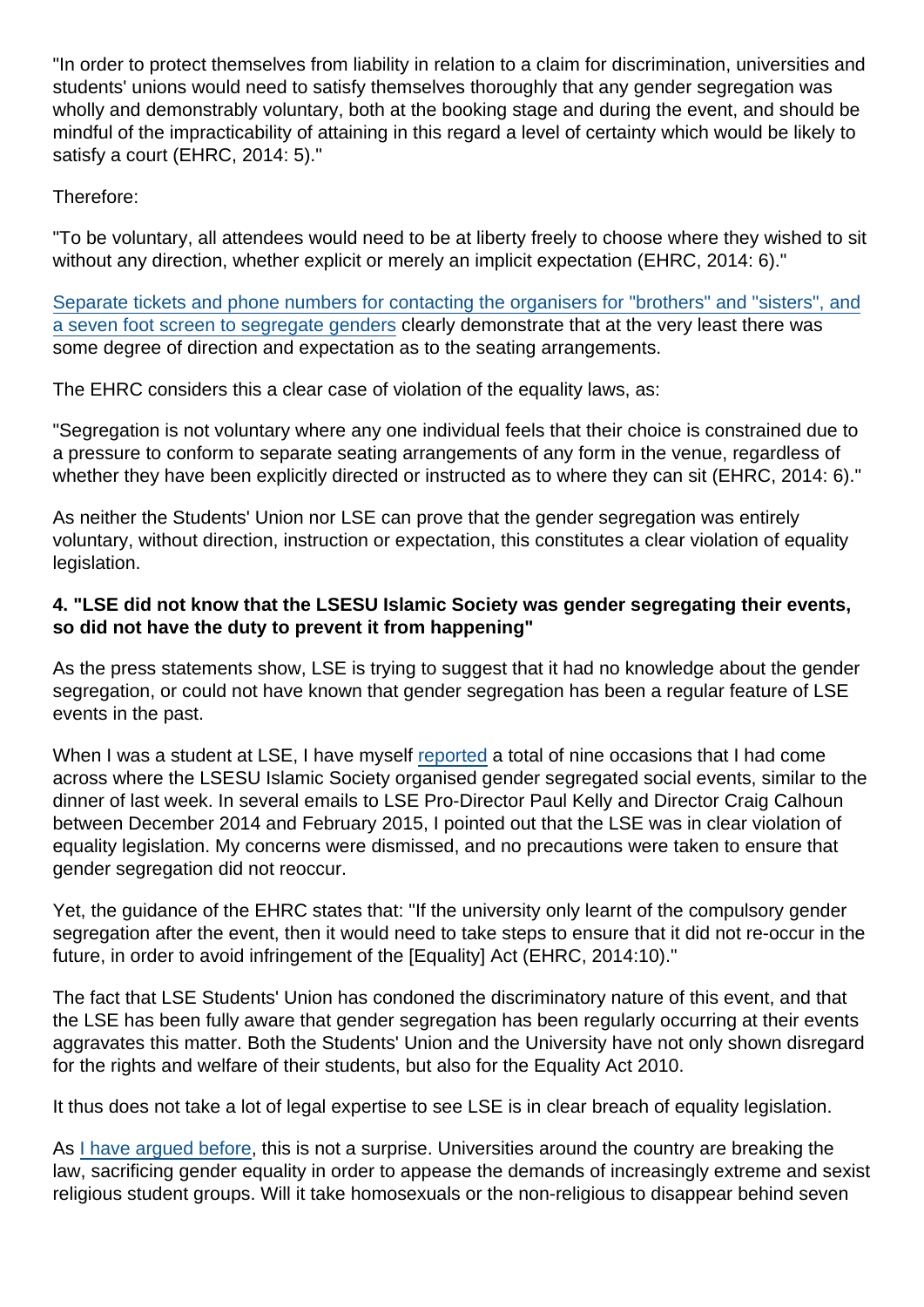foot separation walls for universities to understand that as much as racial equality, gender equality is a basic human right?

Tehmina Kazi, Director of British Muslims for a Secular Democracy and LSE alumni, is worried about this development:

"I am saddened and appalled that our successors at the LSE seem to have prioritised cultural relativism above equality and human rights. Whether they realise it or not, they are doing a tremendous disservice to dissenters within minority religious communities.

"We must be very clear: when it comes to university events that fall outside the (narrow) Equality Act exemptions, separate is never equal."

When will the LSE and their Students' Union stop breaking equality legislation designed to protect students, and start listening to women like Tehmina?

Chris Moos [\(@ChrisMoos\\_](https://twitter.com/ChrisMoos_)) is a secularist activist. He has successfully campaigned for the right to free expression and against gender segregation at universities, as well as the accommodation of religious codes in the British legal system.

The views expressed in our blogs are those of the author and may not represent the views of the NSS.

This blog was originally posted by [The Freethinker](http://freethinker.co.uk/2016/03/19/gender-segregation-breaking-the-law-to-appease-islam/), and is republished here by permission of the author.

#### Chris Moos

Chris Moos is a secular activist and member of the NSS Council. Follow him on Twitter @ChrisMoos. The views expressed in our blogs are those of the author and may not necessarily represent the views of the NSS.

- [Share on What's App](whatsapp://send?text=http://www.secularism.org.uk/opinion/2016/03/gender-segregation-breaking-the-law-to-appease-islamism?format=pdf)
- [Share on Facebook](https://www.facebook.com/sharer/sharer.php?u=http://www.secularism.org.uk/opinion/2016/03/gender-segregation-breaking-the-law-to-appease-islamism?format=pdf&t=Gender+segregation:+breaking+the+law+to+appease+Islamism)
- [Share on Twitter](https://twitter.com/intent/tweet?url=http://www.secularism.org.uk/opinion/2016/03/gender-segregation-breaking-the-law-to-appease-islamism?format=pdf&text=Gender+segregation:+breaking+the+law+to+appease+Islamism&via=NatSecSoc)
- [Share on Email](https://www.secularism.org.uk/share.html?url=http://www.secularism.org.uk/opinion/2016/03/gender-segregation-breaking-the-law-to-appease-islamism?format=pdf&title=Gender+segregation:+breaking+the+law+to+appease+Islamism)
- [Subscribe to RSS Feed](/mnt/web-data/www/cp-nss/feeds/rss/news)

Tags: [Equality & Human Rights,](https://www.secularism.org.uk/opinion/tags/Equality+&+Human+Rights) [Gender Equality](https://www.secularism.org.uk/opinion/tags/Gender+Equality), [Universities](https://www.secularism.org.uk/opinion/tags/Universities)

### Related Campaigns

#### [Defend equality laws](https://www.secularism.org.uk/defend-equality-laws/)

Religious freedom isn't a 'right' to discriminate, we vigorously defend our equality laws.